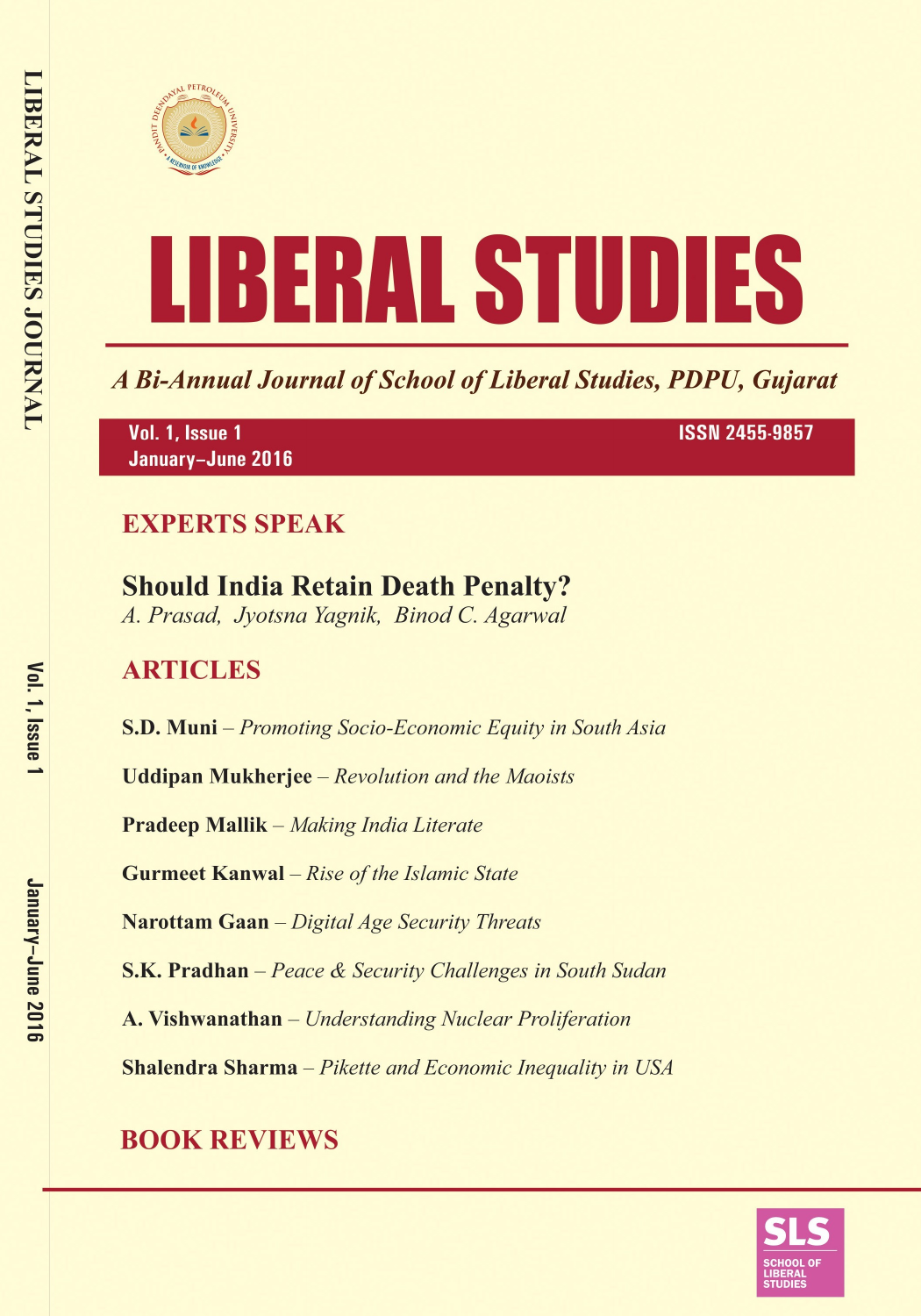### **Pradeep Mallik\***

### *Making India Literate, Fully and Functionally*

#### **Introduction**

Amid a pat for marching towards the measurable "Education for All" goals, the chastisement that India has the world's largest illiterate population and that the poverty-stricken women in India will take 65 years to attain literacy should make all those who have stake in India's development sit up and pull up their socks.

A major thrust has been made in each decade since Independence to spread literacy in India. Major initiatives include Social Education (1952), Farmers' Training and Functional Literacy Programme (1967–68), and National Adult Education Programme (1977–78). Then in 1988, the then Prime Minister Rajiv Gandhi inaugurated the ambitious National Literacy Mission (NLM) that envisaged making 30 million Indians literate by 1990 and 50 millions more literate by 1995. Using unprecedented techno-pedagogic inputs, NLM initiatives began across the country.

The initiatives, especially NLM, bore results but they were less than satisfactory. An example from Gujarat makes it clear. A review,<sup>1</sup> commissioned by the Government of Gujarat and carried out by Sardar Patel Institute of Economic and Social Research declared 15 out of 21 districts fully literate. Remarkably this review was commissioned when a government-commissioned review<sup>2</sup> by Gujarat Institute of Development Research earlier in the same year reported less than satisfactory progress in the state's Gandhinagar district.

The ground reality was affirmed in 1999 when Action India, a non-government organisation floated by some well meaning influential non-resident Indians, identified literacy as an area to work in.<sup>3</sup> Sam Pitroda,

<sup>\*</sup> The author is Adjunct Professor, School of Liberal Studies, Pandit Deendayal Petroleum University, Gandhinagar, Gujarat.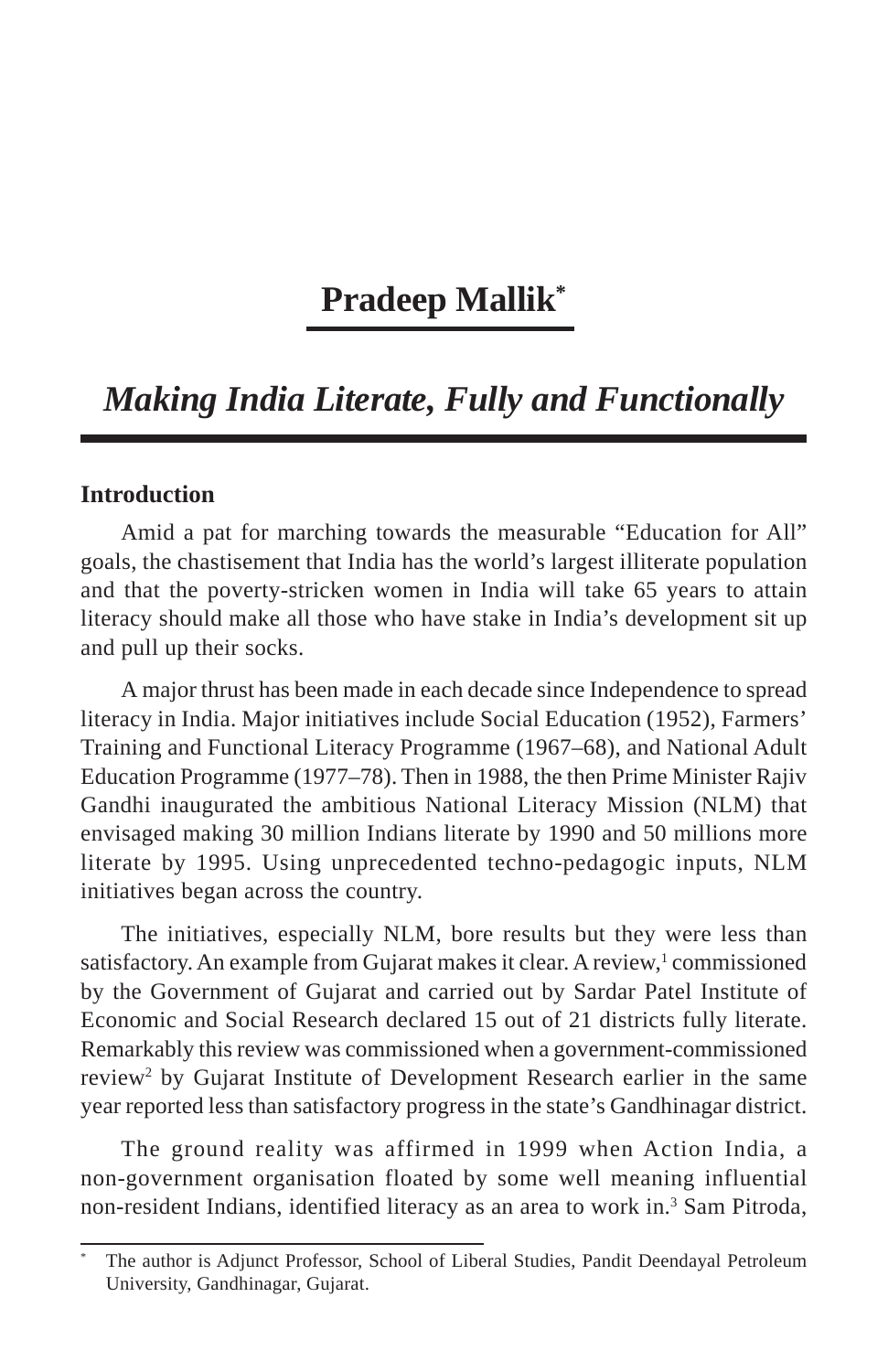the technocrat credited with conceiving NLM, was the driving force behind Action India. By 2003, the Government of Gujarat which had claimed total literacy in 15 out of 21 districts, officially recognised the state's literacy scene as one of the poorest in the country and appointed a core group headed by a UNESCO consultant to look into the problem. The idea, obviously, was to make future literacy initiatives more effective. NLM was followed up by Post-Literacy Programme in districts across the country.

In 2009, the federal government floated another literacy initiative: Saakshar Bharat Mission (SBM). The Government of Gujarat tried to make the most of it and launched massive campaign to attain 100 per cent literacy on its Swarnim Gujarat (golden jubilee) celebration year, 2010. Sounds ambitious. But then that is how Prime Minister Narendra Modi appends his signature to projects. (He was the chief minister of Gujarat then.)

Before the launch of SBM, India's literacy rate was 65.4 per cent (Census-2001). Census India-1951 had reported literacy figure of 18.3 per cent. This means an effective growth of a shade above 37 percentage points in 50 years! Kothari, et al<sup>4</sup> report that actual figure could be 10 percentage points less, i.e., around 55 per cent. This makes the picture that much more dismal.

#### **Understanding Literacy**

Illiteracy has been a matter of concern for more than a century. The concern has led to hectic activities at times but rarely sustained long enough to materially alter the numbers of the illiterate population in several parts of the world. There have been several approaches to literacy: religious<sup>5</sup>, socio-cultural<sup>6</sup>, politicaleconomic<sup>7</sup>, to name a few. Literacy has also been projected as a right of the people. Literacy has been defined in various ways. UNESCO sees it as

(...) a characteristic acquired by individuals in varying degrees from just above none to an indeterminate upper level. Some individuals are more literate or less literate than others, but it is really not possible to speak of literate and illiterate persons as two distinct categories.<sup>8</sup>

Gray<sup>9</sup> and Levine<sup>10</sup> have focused on the functional aspect. For Gray a person is functionally literate if he has acquired the knowledge and skills in reading and writing which enable him to engage effectively in all those activities in which literacy is normally assumed in his culture or group. However, Wagner<sup>11</sup> quotes Levine to say that a functional competence in literacy has been defined so that it is merely sufficient to bring its possessor within the reach of bureaucratic modes of communication and authority.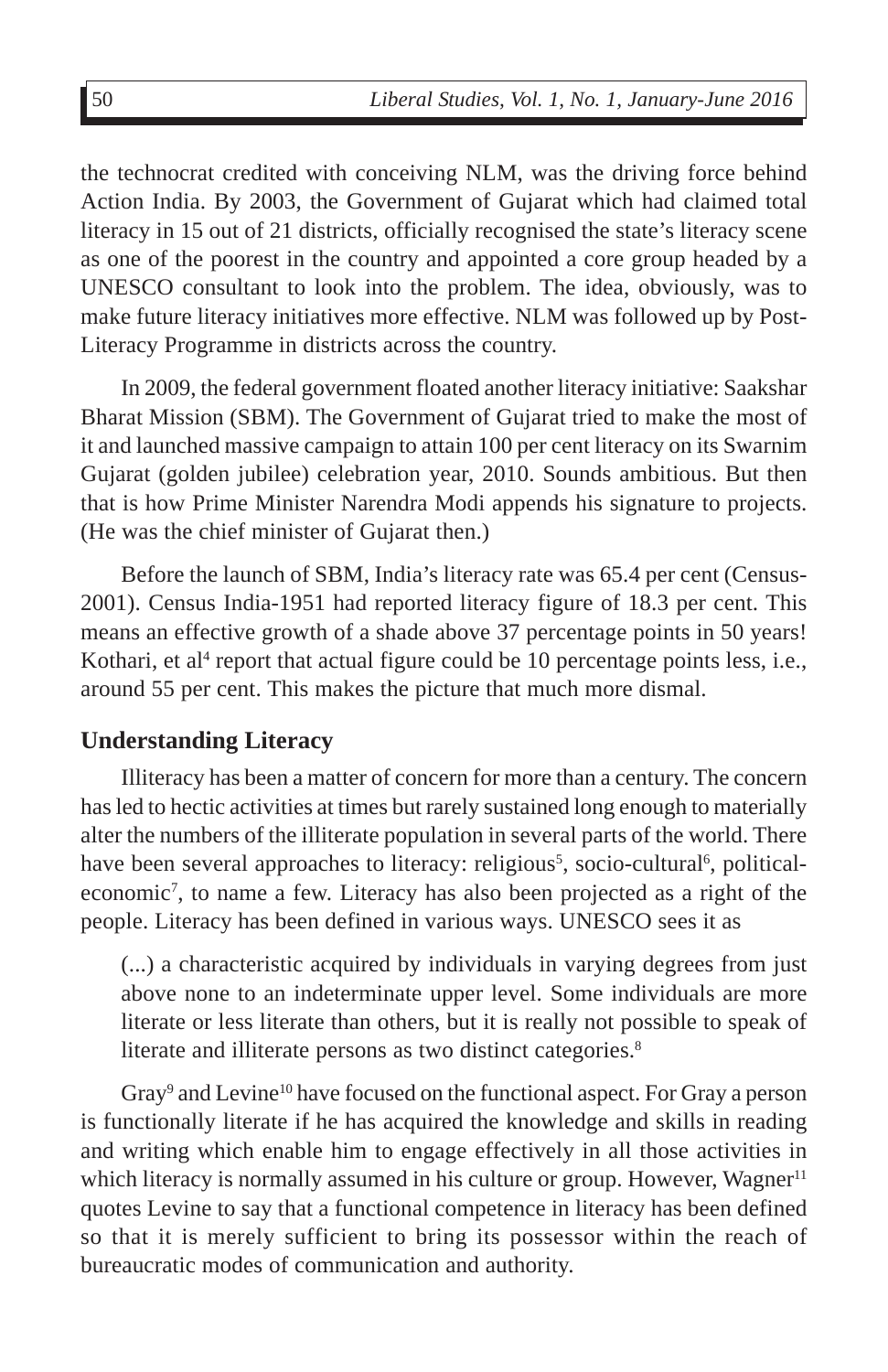Defining literacy poses some problem, indeed with a horde of experts expressing their views on it. However, there is an agreement that it connotes aspects of reading and writing while the debate continues on what specific abilities or knowledge count as literacy. To Galtung<sup>12</sup> literacy is that skill which leads to making people conscious; to Freire<sup>13</sup> it should lead to conscientisation.

#### *Functional Literacy*

Of late the term being used the world over in innumerable campaigns is "functional literacy." "Functional literacy" was first discussed internationally by Gray14 in his survey of reading and writing: A person is functionally literate when he has acquired the knowledge and skills in reading and writing which enable him to engage in all those activities in which literacy is normally assumed in his culture or group.<sup>15</sup>

This definition, as can be seen, is relativistic, for it sets varying standard of literacy for varied societies. So what should be termed functional literacy in a democratic society is perhaps that skill which leads to the voluntary participation of masses in the social and democratic processes.16

The concept of literacy and indeed many UNESCO development programmes have been significantly influenced by writings on social change and development. Lerner<sup>17</sup> saw a causal relationship between literacy and such attributes as "empathy" and "cosmopolitanness," while Kuppuswamy<sup>18</sup> found literacy essential in getting additional information, through channels other than electronic, vital for national development.

Lerner, in fact, looks upon literacy as a prime mover in the process of modernisation. This is what has come to be known as the UNESCO view of literacy. It has been criticised by Freire and his followers who see the acquisition of literacy as an active process of conscious-ness, not just as the passive acquisition of content. The literacy process must raise the consciousness of the learner.

#### *Praxis Approach to Literacy*

There is one more approach: the praxis approach to literacy. This approach treats literacy as more than a mere skill to read and write. It is both a concept and a social practice. This approach sees literacy as a link between knowledge and power on one hand and the political and cultural struggle over language and experience on the other. Antonio Gramsci was perhaps the first thinker to see literacy along these lines.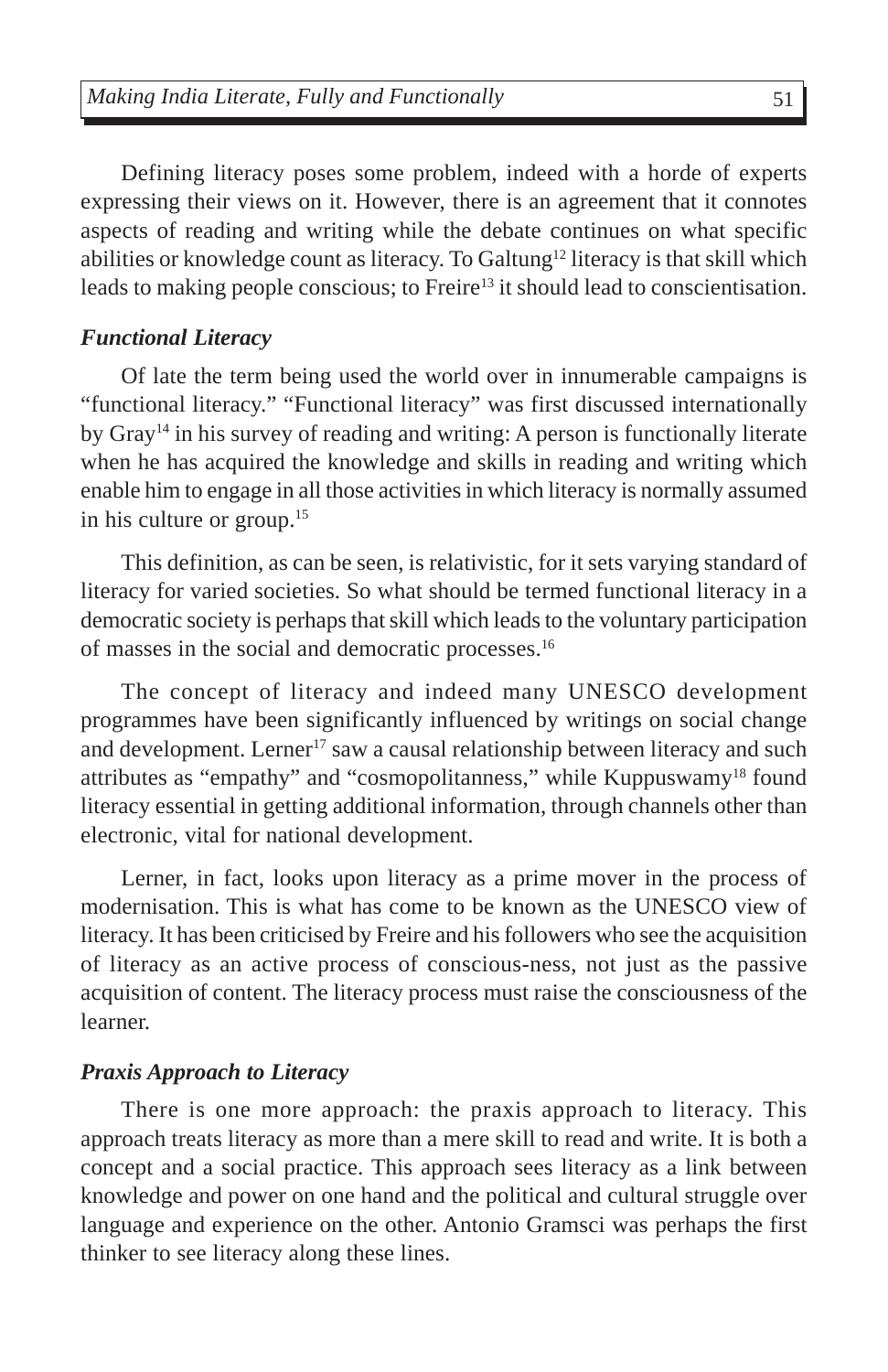For Gramsci, literacy was double-edged sword; it could be wielded for the purpose of self and social empowerment or for the perpetuation of relation of repression and domination. As a terrain of struggle, Gramsci believed that critical literacy had to be fought for both as an ideological construct and as a social movement. As an ideology, literacy had to be viewed as a social construction that is always implicated in organising one's view of history, the present and the future....<sup>19</sup>

On the social front literacy helps to develop and organise teachers, community workers and others, both, within and outside school.20 As a social movement literacy becomes part of a larger struggle over the orders of knowledge, values and social practices that must be established if democratic institutions and democratic society were to succeed.

Freire's is perhaps the only theoretical proposition which affirms and extends the tradition of critical literacy developed by radical theorists like Gramsci. It is only when the learner becomes equipped to make meaning of the messages conveyed to him that he or she starts reading the word and the world, as Freire and Macedo<sup>21</sup> put it.

It is now established that there are various paths to making of literate societies and that there exists not a single path which is destined to succeed in spreading literacy among the masses.<sup>22</sup> Sweden achieved mass literacy without formal schooling, economic development or instructions in writing. The church played a big role and parents played a perfect foil.

The cases of America, $^{23}$  and England<sup>24</sup> are equally revealing. But most revolutionary of them all are the literacy campaigns carried out in some Latin American countries. The campaigns were based on Freire's ideas.

Freire's concern with literacy is essentially social and political which, needless to say, has drawn flak from his critics. His preoccupa-tion with conscientising a group or a community and at a larger scale the population presumes lower level of awareness among the poor, that they do not understand their own situation, that they are in need of enlightenment on the matter and that this service could be provided by selected higher-class individuals.25

While any effort by the dominated group to break free from the culture of silence is likely to be opposed by the dominating group, there is a broad consensus, definitely so in the manifestos of most of the political parties, to bring about a transformation. The first step in this process of transformation is conscientisation which can be done only through imparting literacy and problem posing education. Care has to be taken during literacy initiatives that they do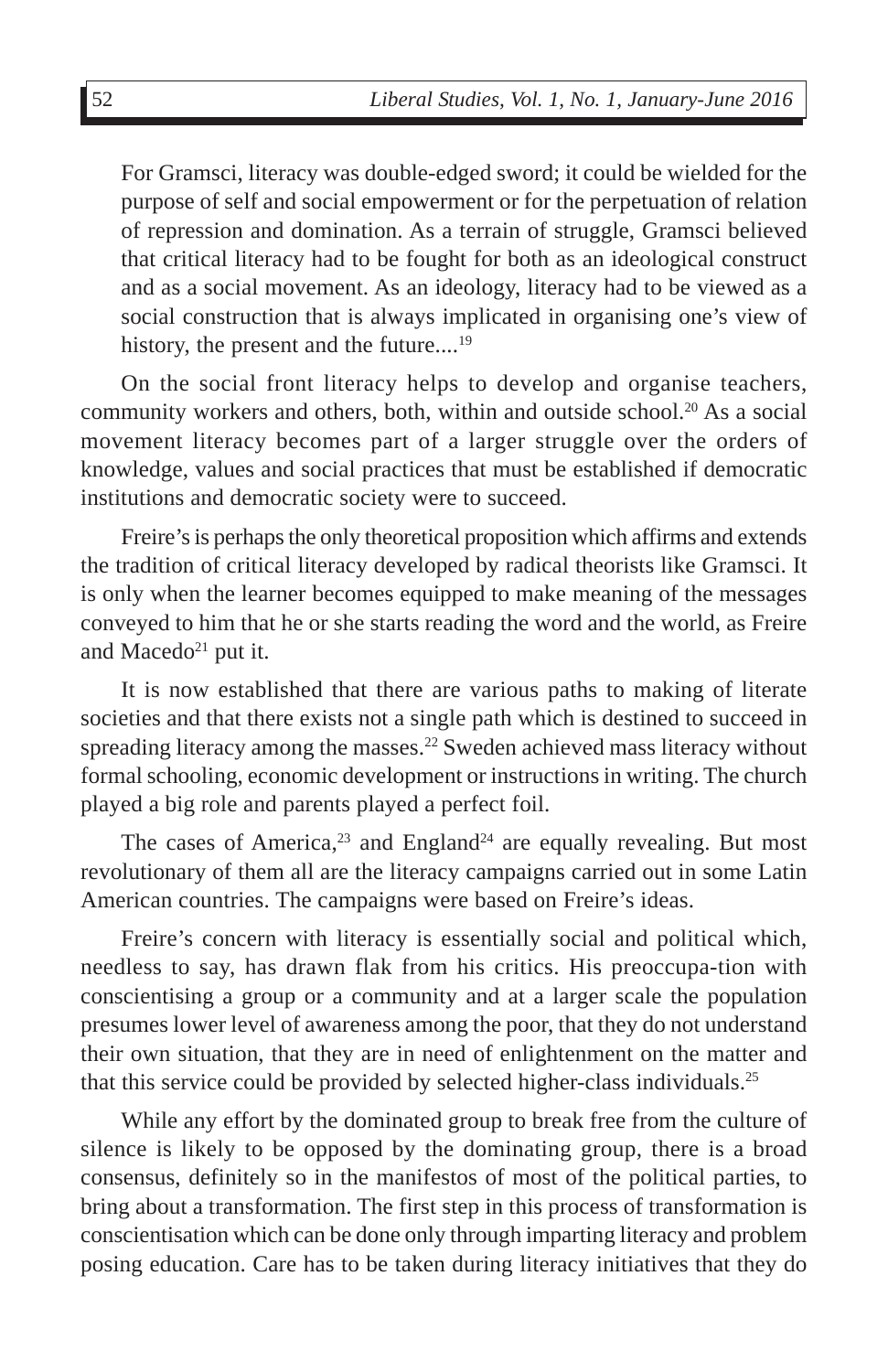not involve just syllabification of a, e, i, o, u, but lead to a debate on people's participation in the transformation process itself.

Unfortunately in India this debate has sought to be stifled, as experiences in the states of Andhra Pradesh and Gujarat and the Union Territory of Pondicherry show. These have been discussed elsewhere.<sup>26</sup> Suffice to say here that the State intervened to put a stop to any debate on people's participation in the transformation process in Andhra Pradesh and Pondicherry. In Gujarat where Gujarat Vidyapith, a deemed university which was selected as the nodal agency for the Government of India's most ambitious literacy campaign so far – National Literacy Mission, chose to evaluate the learners'/neo-literates' progress only on the alpha-numeric front, ignoring the debate on people's participation in social transformation or development process.

#### **Literacy Policies and their Implementation**

A study of literacy has to go beyond purely social realm and take into account political and economic factors, including power structure, policies of the ruling elite, implementation of those policies and the delivery system. Efforts have been made by individuals and organisations even before independence to spread literacy among the people.

Attempts at spreading literacy in India have a chequered history straddling our independence. There have been literacy campaigns launched or sponsored by the state, intensive but localised efforts by voluntary groups and mass-based efforts in the context of larger socio-political movements.

Literacy itself has come to be seen differently by varied players at different points of time. The literacy that the students and the NSS instructors of urban colleges talk and impart to illiterates and the literacy that was the concern of the Andhra Mahasabha in 1940s in the Telangana region when *Golkunda Patrika* (a Telugu newspaper) which used to be smuggled into Telangana villages from Hyderabad may not be the same thing.<sup>27</sup>

Today the Naxalite movement in Madhya Pradesh and Chhatisgarh has, among other things, put health and education on its agenda. Activists carry plastic blackboards and pieces of chalk with arms and extremist literature, lending a much wider socio-political context to literacy efforts than the government sponsored campaigns aimed at imparting literacy and numeracy. Yet, 67 years after achieving Independence, poverty, illiteracy, disease and lack of minimum social services continue to affect tens of millions of our people.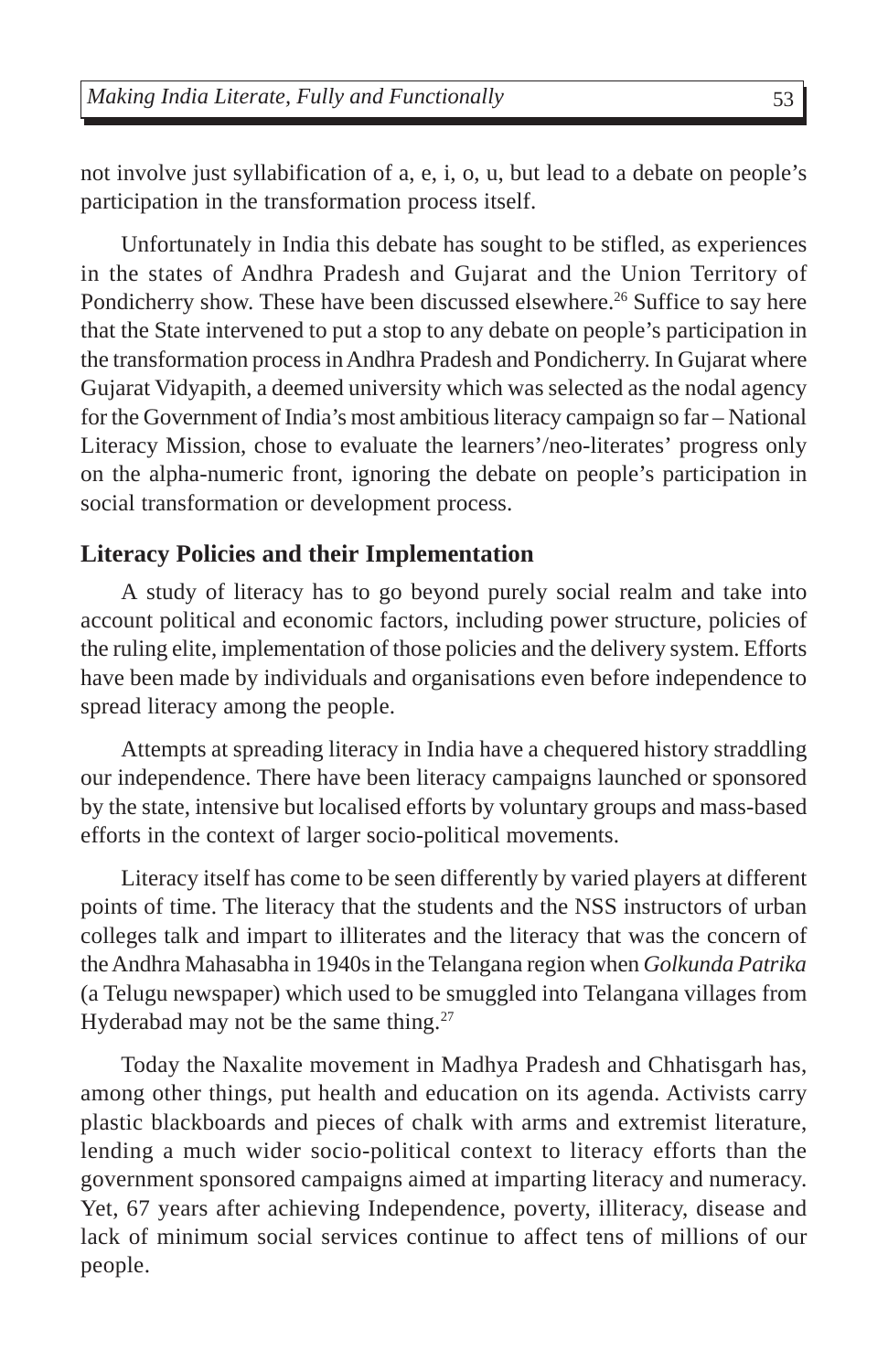The Economic Survey of 1996–97 of the Government of India sums up the results of literacy initiatives in India so far. The reasons for the less than satisfactory results have been discussed later in this chapter. Suffice it to point out here that when Sam Pitroda – the soul and spirit behind the conceiver of the most ambitious of the literacy initiatives, National Literacy Mission – made an abortive attempt to kick-start a non-governmental developmental initiative, christened Action India in 1999, he included spreading literacy as one of the core activities of the initiative.

Various literacy campaigns in India have had certain innovative features. These have followed the mass approach. Local people have participated in the planning and implementation of the campaign in their areas. These campaigns have elicited good voluntary response. Even religion-based organisations28 have joined hands with implementing agencies, be they governmental or voluntary. Last but not the least, the entire effort has been decentralised with the formation of state, district, block (sub-divisional district) and panchayat (town and village council) level committees to implement and monitor the campaigns. Most importantly, wherever functional literacy has become a reality, even if partially, and has been identified with local issues and priorities, the literacy movement has made a deeper impact as in Nellore in Andhra Pradesh<sup>29</sup> and Pondicherry.<sup>30</sup>

Efforts have been made by individuals and organisations even before independence to spread literacy among the people. The Indian Education Commission (1882–83) strongly recommended extending to all provinces the then existing night schools in Bombay, Madras and Bengal. The Industrial Revolution in England did have an impact on India while the emergence of jail school at Lucknow and Sultanpur was another important feature of this period.

Some of the notable works done in the pre-independence India in spreading literacy were by Bombay Adult Education Committee under BG Kher, literacy campaign of the University of Mysore, "Each one teach one" campaign in Moga in Punjab, Department of Adult Education of Jamia Millia Islamia in Delhi where Dr Zakir Husain tried to teach illiterate people around the institution and Bengal Adult Education Society under Rabindranath Tagore.<sup>31</sup>

#### *Social Education and Other Initiatives*

After independence the first Union Education Minister Maulana Abul Kalam Azad changed the concept of adult education to "Social Education." The broader concept of adult education got a gradual acceptance. CABE, at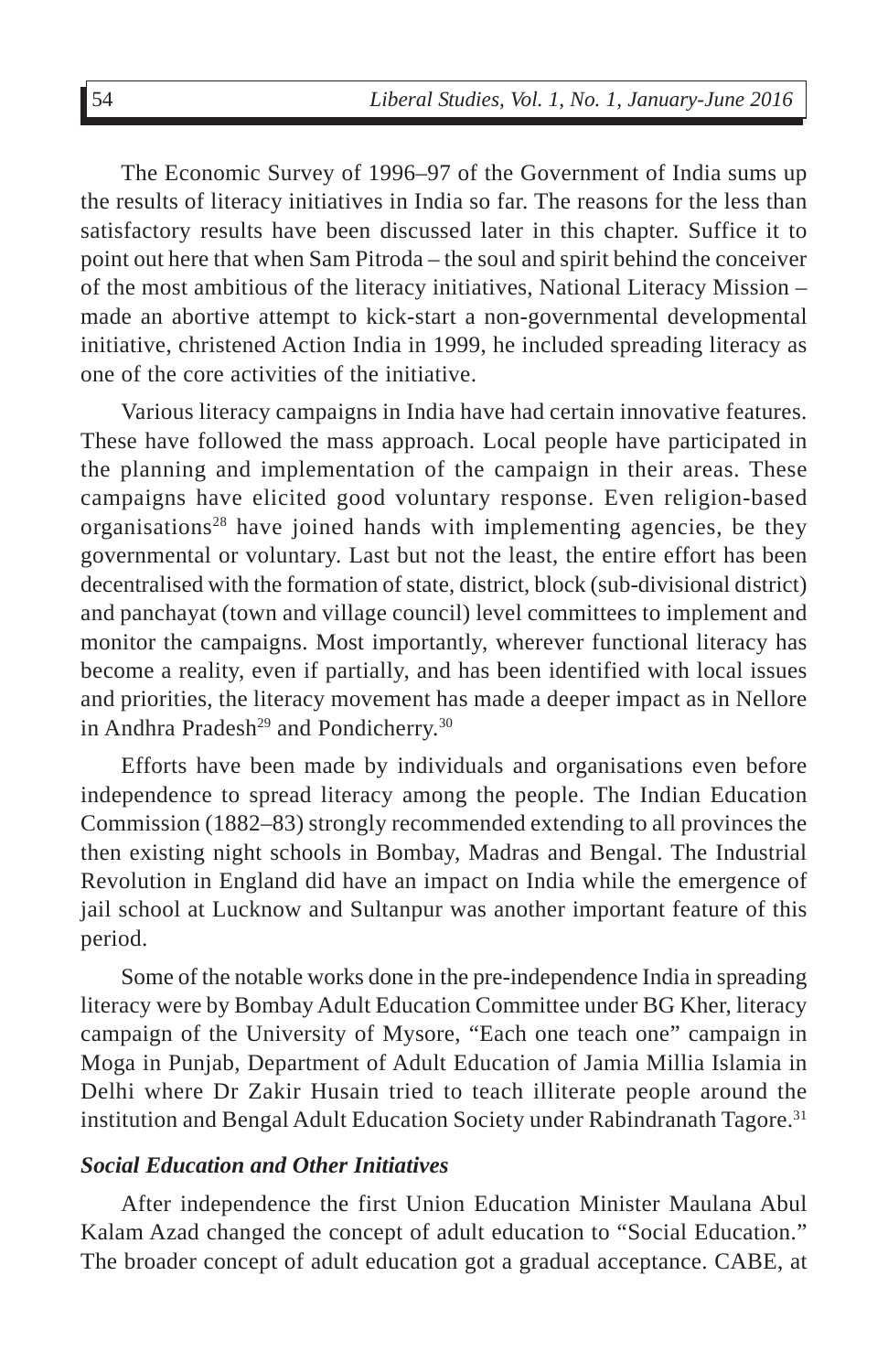its January 1948 meeting, appointed a sub-committee under the chairmanship of Mohan Lal Saxena. It stressed the need for general education to enable Indians to participate effectively in the new social order of the independent India.

The founding fathers of the nation were enlightened enough to put the responsibility of primary education on the State. It is envisaged under Article 45 of the Constitution of India that "the State shall endeavour to provide within a period of ten years from the commencement of the Constitution, free and compulsory education for all children until they complete the age of 14 years."

As part of its meeting constitutional obligation, the Government of India has from time to time come out with education policies. Some of the highlights of the 1968 National Policy on Education were: relevance of education to societal needs, expansion of education, raising the quality of education, emphasis on promotion of science and technology, equality of opportunity, removal of regional imbalances, intensification of efforts to develop SCs, STs, women, minorities and backward classes.<sup>32</sup>

National Education Policy of 1986 aimed at establishing a national system of education, attainment of success, introduction of open learning and distance education system, decentralised planning, school mapping, involving community, voluntary organisations and teachers in decision making, ensuring Centre-State partnership, Navodaya Vidyalaya, village education committees, District Institutes of Education and Training and vocational education.

#### *Farmers' Training and Functional Literacy Programme*

Farmers' Training and Functional Literacy Programme was the second major literacy programme after Social Education. The programme was started in 1967–68 as an inter-ministerial project. It was implemented jointly by the Ministries of Agriculture, Education and Information and Broadcasting. It was assumed that there was direct correlation between physical and human ingredients in agriculture, and between agriculture inputs and the upgrading of human resources.

This was an integrated approach to a comprehensive rural development programme, to the "Green Revolution", the goal being to support and strengthen one of the basic national objectives: self-sufficiency in food, increase in crop production, and growth of agricultural productivity. The functional literacy was viewed as more than a literacy programme.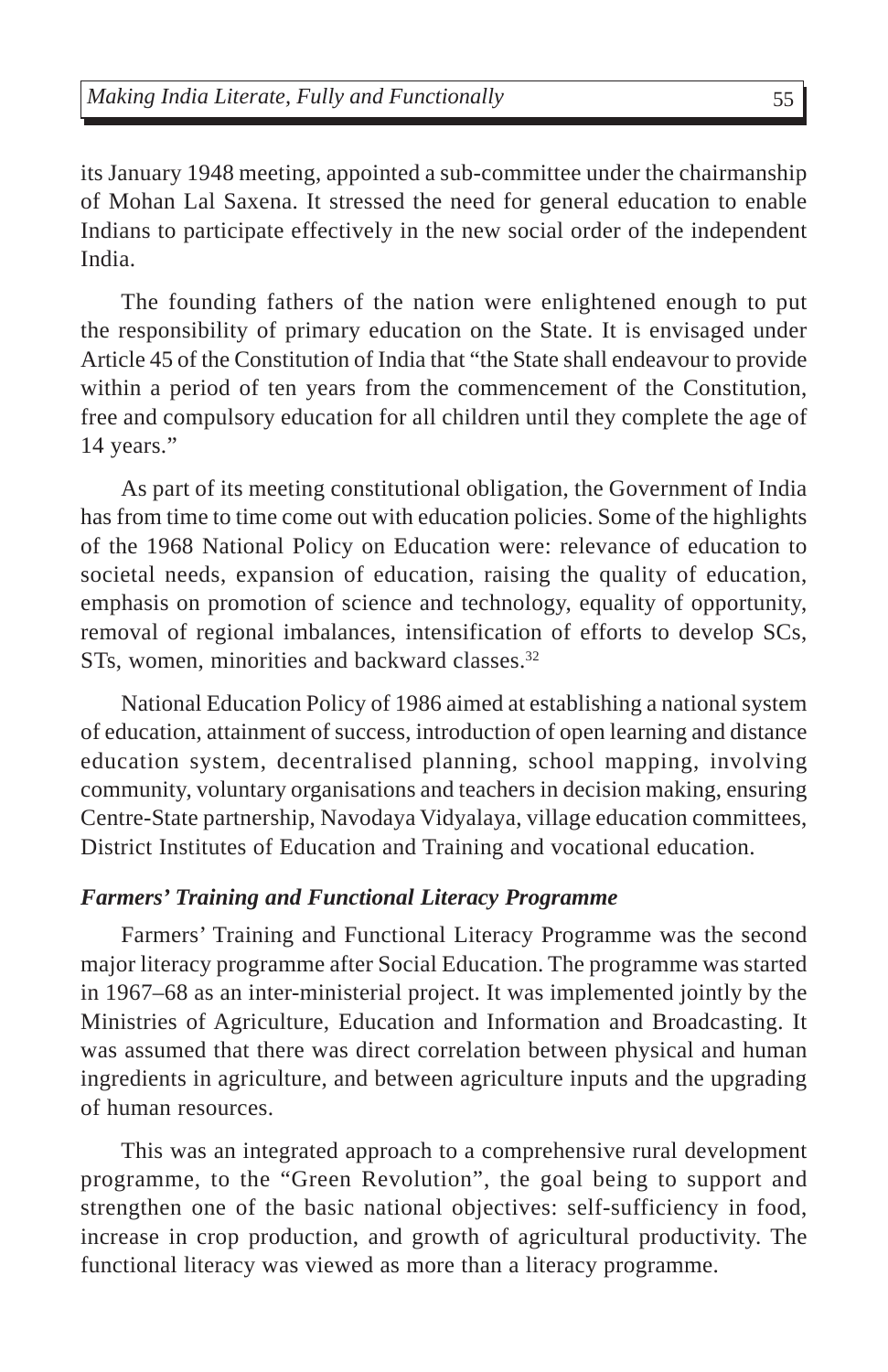#### *National Adult Education Programme*

The Draft Policy Statement on Adult Education and the Outline of the National Adult Education Programme were prepared in 1977–78. Topping the priority list were planning for adult education and universalisation of elementary education. As a follow-up action a nationwide adult education programme was launched on 2 October 1978. It aimed at providing adult education to 10 crore adults over a period of five years with a view to enabling them to play a role in social, economic and cultural changes so that social justice and equity was achieved.

The programme had three main components: (i) awareness, (ii) functional development, and (iii) literacy. However, the performance of the NAEP in the first year was not up to the mark.

First of all the pseudo-radical phraseology used in the beginning for boosting the NAEP ('liberation of the poor', 'conscientisation', 'learning-cum-action group') is now definitely out, leaving in the field only the conventional literacy, functionality and 'awareness.' The last whatever it means, is the only reminder of the radical -revolutionary noises of the pre-preparatory period.33

#### *National Literacy Mission*

National Literacy Mission<sup>34</sup> for eradication of illiteracy was launched on  $5$ May 1988. The focus of NLM was essentially the same as that of many earlier programmes: spreading literacy; yet it differed from the earlier ones in that it was a technical and societal mission. The scientific and technological advancements that the country had made in all these years gave the planner the confidence to launch the ambitious project which aimed at making 80 million people literate.

Launching National Literacy Mission, the then Prime Minister Rajiv Gandhi said that the mission was aimed at

(…) spreading literacy to every nook and corner of the country.... By making this literacy programme into a mission, we will bring numerous agencies into the project.... It has to be a programme of all the ministries, of the whole nation. This programme must get cooperation and collaboration from major public sector undertakings, from the many bodies that are involved with the technologies used for spreading education.<sup>35</sup>

This clearly spells out the broad policy of NLM. It aimed at being broadbased and involving voluntary as well as governmental agencies in imparting literacy to people between 15 and 35.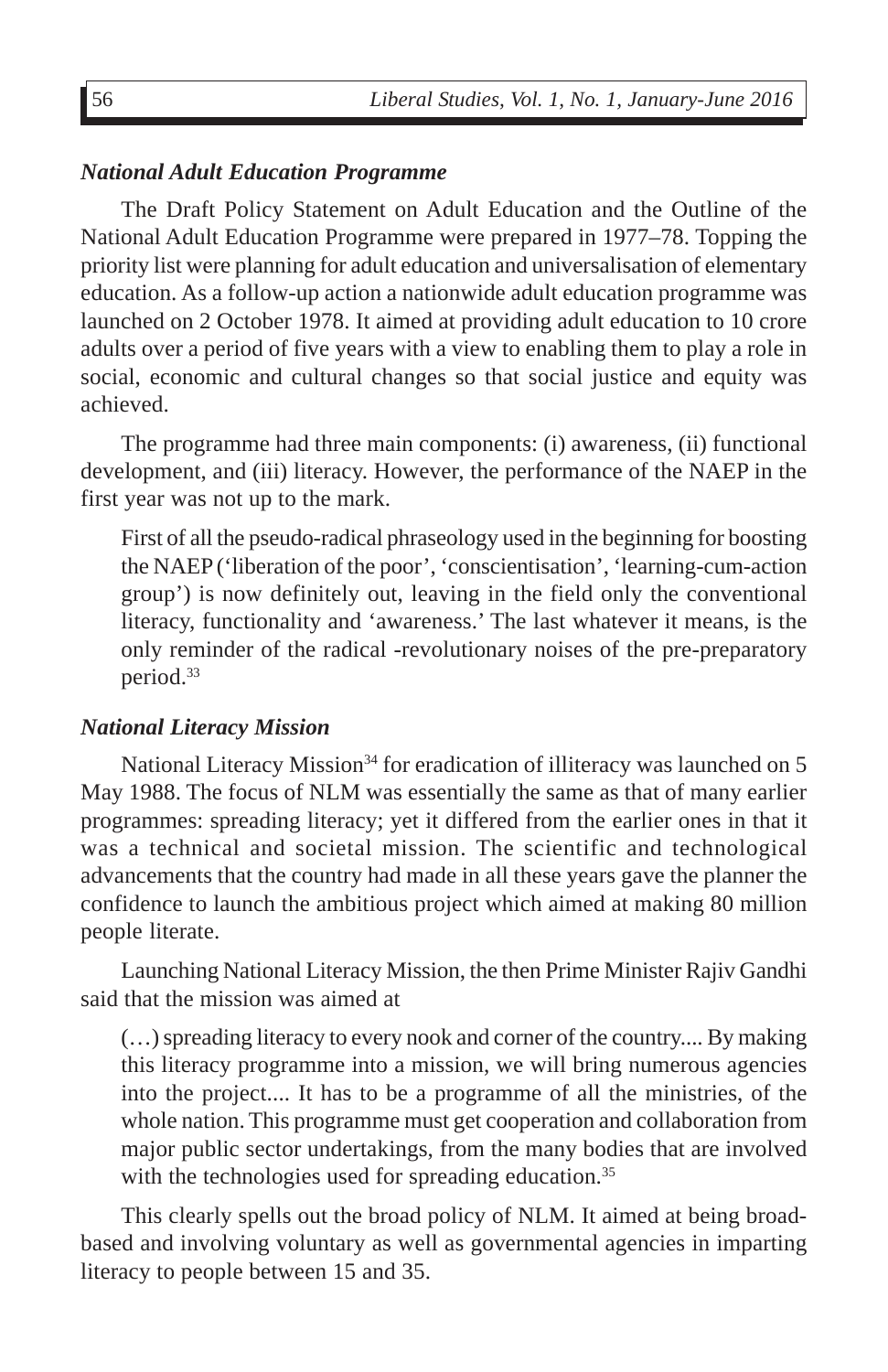The NLM document of the Union Human Resources Develop-ment Ministry<sup>36</sup> contains the main objectives of the mission: impart functional literacy to 80 million illiterate persons in 15–35 age group – 30 million by 1990 and additional 50 million by 1995. It then explains what "functional literacy" implies: achieving self-reliance in literacy and numeracy; becoming aware of the causes of their deprivation and moving towards amelioration of their condition through organisation, and participation in the process of development; acquiring skills to improve the economic status and general well being; imbibing the values of national integration, conservation of the environment, women's equality, observance of small family norms, etc.<sup>37</sup>

According to the document, basic requisites for the success of the mission were (i) national commitment; (ii) creation of an environment conducive to learning; (iii) motivation of learners and teachers; (iv) mass mobilisation and people's involvement; (v) techno-pedagogic inputs; and (vi) efficient management and monitoring.38

#### *Saakshar Bharat Mission*

Saakshar Bharat, the new variant of earlier NLM, a centrally sponsored scheme of Department of School Education and Literacy (DSEL), Ministry of Human Resource Development (MHRD), Government of India (GoI), was launched on the International Literacy Day, 8 September 2009, with the following goals: to raise literacy rate to 80 per cent, to reduce gender gap to 10 per cent and minimise regional and social disparities, with focus on women, SCs, STs, minorities, other disadvantaged groups. All those districts that had female literacy rate below 50 per cent (as per census 2001) including "Left wing extremism-affected districts" (irrespective of literacy level) are being covered under the programme.

Government expects increase in female literacy to become a force multiplier for all other social development programmes. However, this is only the instrumental value of female literacy. Its intrinsic value is in emancipating the Indian woman through the creation of critical consciousness to take charge of her environment where she faces multiple deprivations and disabilities on the basis of class, caste and gender.

The Mission goes beyond '3' Rs (i.e. Reading, Writing & Arithmetic); for it also seeks to create awareness of social disparities and a person's deprivation on the means for its amelioration and general well being. The Central and State Governments, Panchayati Raj Institutions, NGOs and Civil Society need to work in unison to realise dream to create a "literate India". Saakshar Bharat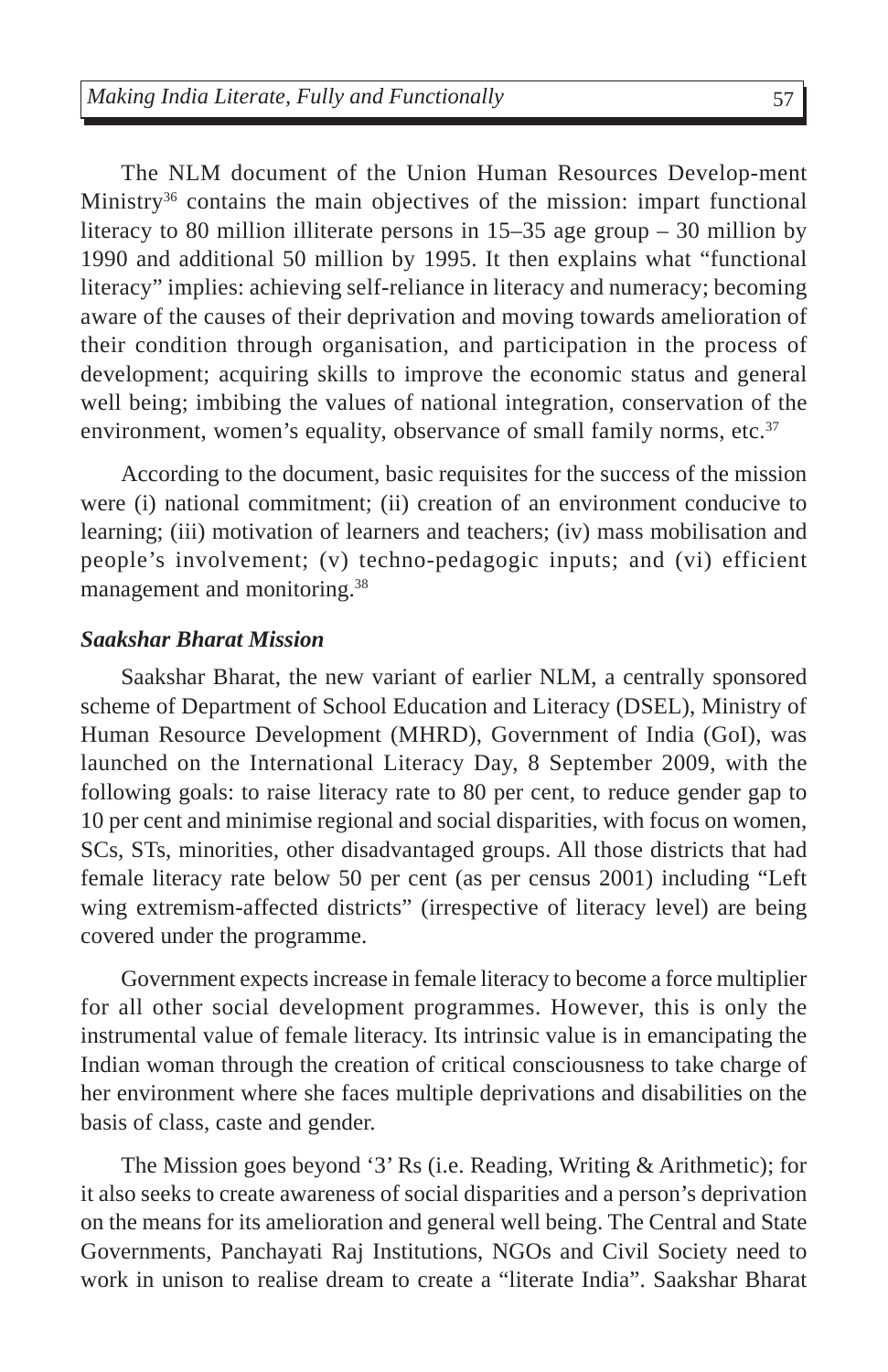has been formulated in 2009 with the objective of achieving 80 per cent literacy level by 2012 at national level, by focusing on adult women literacy seeking to reduce the gap between male and female literacy to not more than 10 percentage points. The mission has four broader objectives, namely imparting functional literacy and numeracy to non-literates; acquiring equivalency to formal educational system; imparting relevant skill development programme; and promote a learning society by providing opportunities for continuing education. The principal target of the mission is to impart functional literacy to 70 million non-literate adults in the age group of 15 years and beyond. The mission will cover 14 million SCs, 8 million STs, 12 million minorities and 36 million others. The overall coverage of women will be 60 million. As many as 410 districts belonging to 26 States/UTs of the country have been identified to be covered under Saakshar Bharat.

#### **A Critique of the Initiatives**

The broad approach of Indian planners to literacy has been progressive since Independence. The progressive views have found place in concepts like Maulana Abul Kalam Azad's "Social Education" shortly after Independence through National Literacy Mission launched by the then young Prime Minister Rajiv Gandhi in 1988. At least the objectives of the programme, if not the result, have come to be appreciated.39

A survey of the initiatives in spreading literacy since Independence shows five major government programmes: Social Education, National Policy on Education, Farmers' Training and Functional Literacy Programme, national Adult Education Programme and National Literacy Mission. There is a little overlap in the launch and duration of the programmes, but each programme has had distinct focus while meant largely to serve the general national objective of spreading literacy. Meanwhile, there have been several localised efforts of voluntary agencies in spreading literacy. Kerala Shastra Sahitya Parishad (Kerala), Community of Resource Organisation (Mumbai), Gujarat Vidyapith, to name a few, have made significant contribution to the cause.

#### **Lessons Drawn**

Thanks to the various programmes and missions, the literacy rate has risen to 72.99 per cent by 2011. It grew by 8.15 per cent points in the last decade (64.84 per cent net in 2001). The male literacy rate grew by 5.63 per cent points to 80.89 per cent in 2011 whereas female literacy rate swelled by 10.97 per cent points to 64.64 per cent. By 2011, the number of illiterates (7+ age group) decreased from 304.10 million in 2001 to 282.59 million.<sup>40</sup>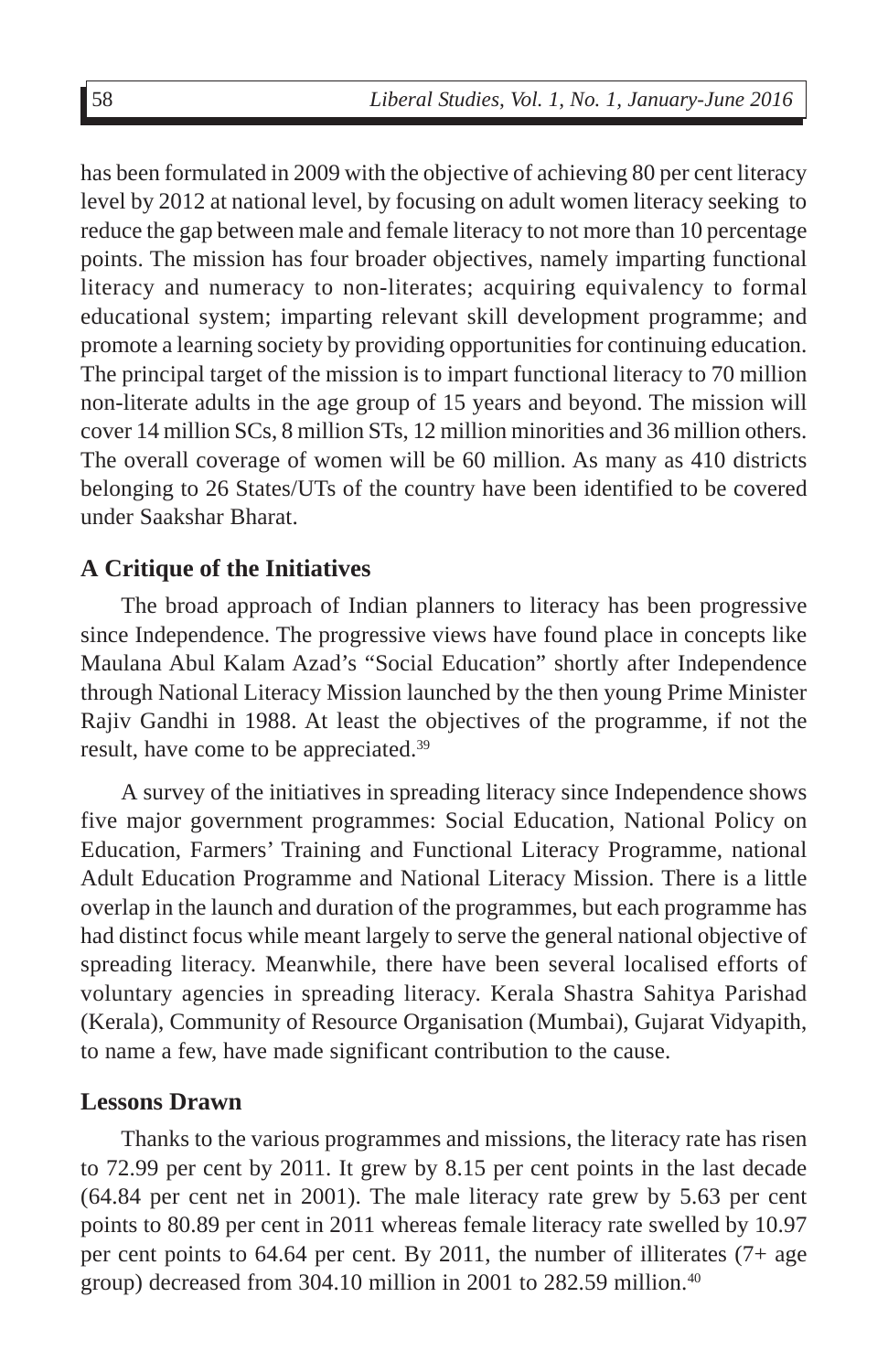UNESCO, in its "Education for All-2015" report is all praise for India's progress on the literacy front. And why will it not be? Primary school net enrolment to attendance ratio for 2005–2010 was 95 per cent, primary school completion rate was 90 per cent, total youth literacy rate (15–24 years, 2005- 2010) was 81 per cent and adult literacy rate (15 years and over, 2005–2010) was 63 per cent.

However, a careful look at the figures reveals the need for more concerted efforts to make the literacy programmes more inclusive. Among the youth (15–24 years), the male literacy rate was 88 per cent but female literacy rate was languishing at 74 per cent. Similarly, among the adult, while males recorded 75 per cent, female settled at a sad 51 per cent<sup>41</sup> which means that nearly half of the women population cannot read and write. Overall, as cited above, male literacy rate is 80.89 per cent compared to female literacy rate of 64.64 per cent, which is a yawning gap of 16.25 percentage points.

Going by the present pace, India will take another 65 years to achieve female youth literacy, according to Education for All Global Monitoring Report (GMR) 2015. In a reflection on the deep-rooted gender-bias in Indian society, the richest young women in India have already achieved universal literacy, but the poorest are projected to only do so around 2080. The "huge disparities within India point to a failure to target support adequately towards those who need it the most."42 India is placed at the bottom of three categories with Nepal, Bhutan, African and West Asian countries, which are still far from achieving 80 per cent literacy rate by 2015, and are moving at a slower pace.

What went wrong? As the contents of the programme have been found to be satisfactory, this author has elsewhere pointed out that apart from the gender bias, the delivery system has failed the initiatives.<sup>43</sup>

Poor delivery system has also resulted in poor kids remaining illiterate despite four years of education, the UNESCO report said. Even after completing four years of school, 90 per cent of children from poorer households remain illiterate. And this also holds true for around 30 per cent of kids from poorer homes despite five to six years of schooling. Besides, only 44 per cent of rural students in the Std V age group in Maharashtra and 53 per cent in Tamil Nadu could perform two-digit subtraction.

#### **Rationale for Literacy**

Why the emphasis on literacy when the digital ear has set in? Is there a need for people to learn to read, write and do simple mathematical calculations,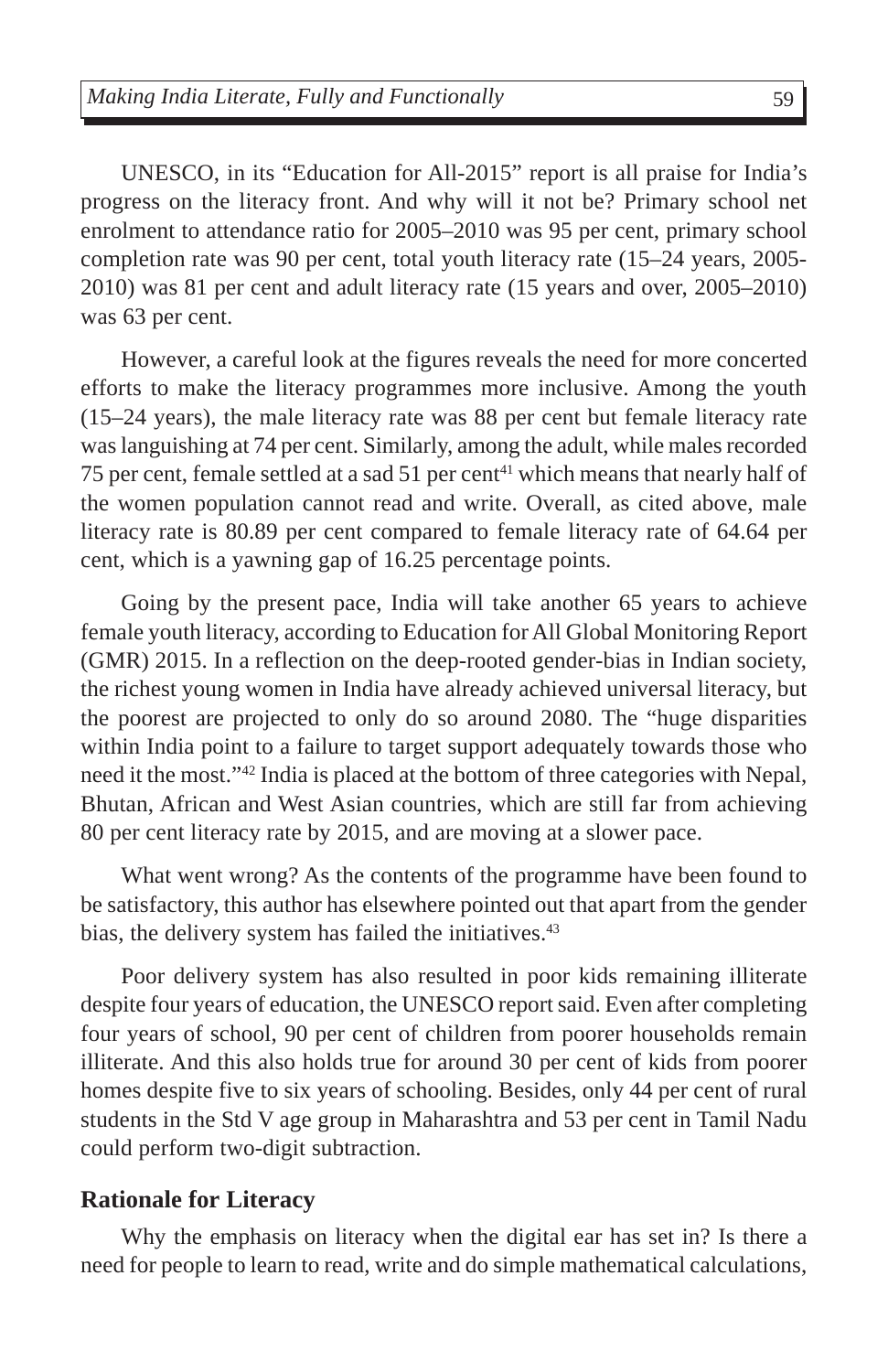when there are technological aids that can help those without basic literacy skills to record their views with the help of software and do the calculations with the help of calculators?

Education, formal or informal, is regarded as an essential ingredient for development. That literacy, too, is a necessary condition for development is yet to be accepted universally. The difference of opinion and approach can be divided into two categories. There are those<sup>44</sup> who believe that literacy can be bypassed with the help of audio-visual media and those<sup>45</sup> who feel that a certain level of literacy is still necessary for social and economic development. With marketbased economic growth gaining in importance in the development models being followed in countries like India and China, which are opening up to global market, the importance of literacy and education is further accentuated.

Gujarat, indeed India, has made remarkable expansion in higher education. Relative to its population, India sends about six times as many students to universities and other seats of higher education as China does. But the lack of progress in the field of elementary education sticks out like a sore thumb.46 The neglect of elementary education seems to be proportional to the attention higher education seems to have got.

(…) that gap has, if anything, grown rather than shrunk over the last 25 years. I had tried to argue that there were deep-seated class biases in the pressures that have determined Indian educational priorities, and that the inequalities in education are, in fact, a reflection of inequalities of economic and social powers of different groups in India. The educational inequalities both reflect and help to sustain social disparities, and for a real break, much more determined political action would be needed than has been provided so far by either those in office, or by the parties that have led the opposition.47

While literacy and development of human ability and skill must not be valued only as instruments to other ends, their instrumental importance should be acknowledged nonetheless. Sen<sup>48</sup> has argued and established the importance of public education in growth-mediated social progress. For, public education could be both favourable to economic growth through expanding the opportunities of economic expansion and favoured by economic growth through generating more resources for such support.

Education and skill make it all the more essential to pay attention to public policy to expand basic education and to promote skill formation. Basic education has played a crucial role in the fast growth of East Asian economics, often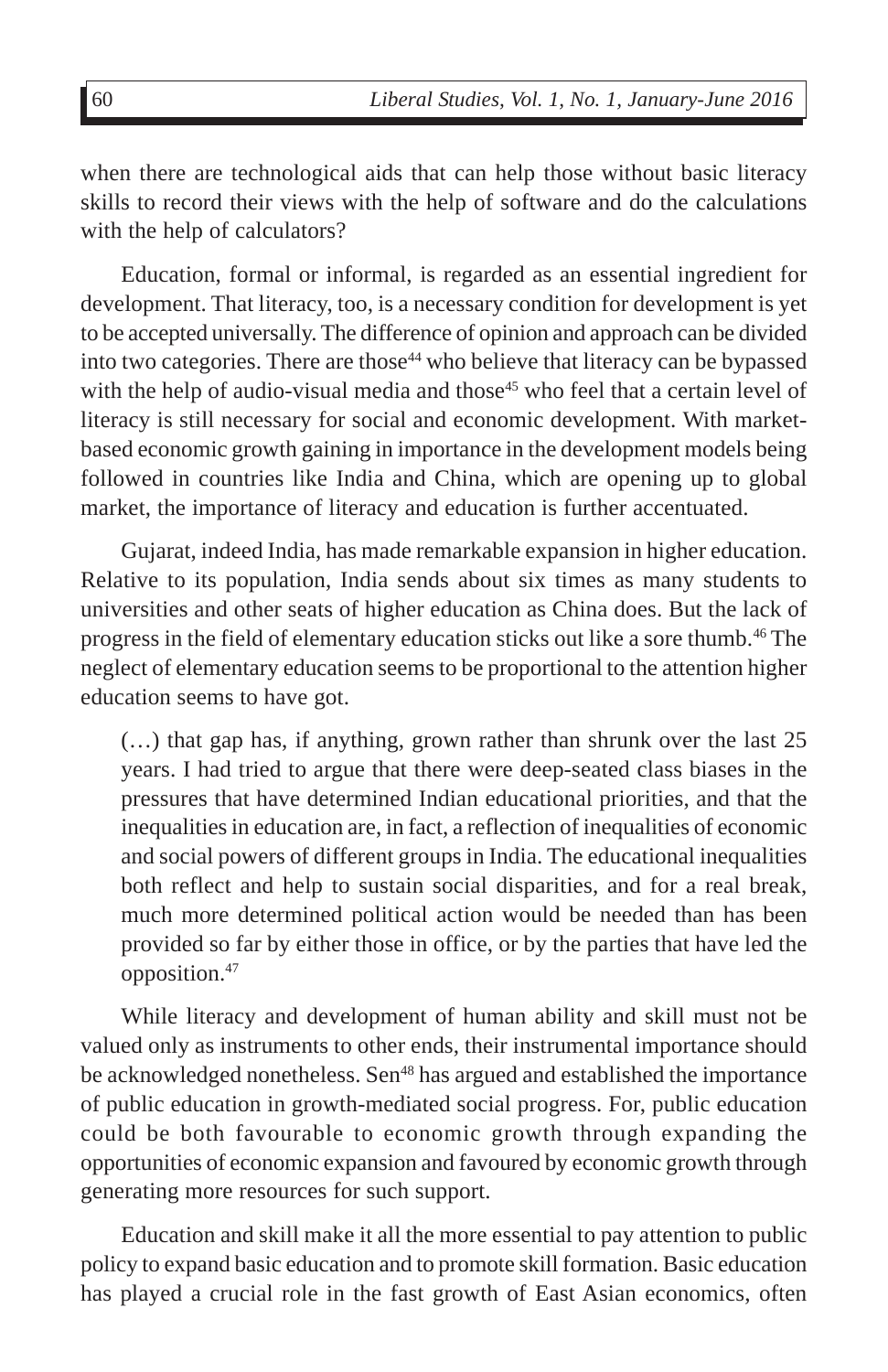referred to as "tigers" – South Korea, Hong Kong, Singapore and Taiwan – and China and Thailand.

"The modern industries in which these countries have particularly excelled demand many basic skills for which elementary education is essential and secondary education most helpful. While some studies have emphasised the productive contribution of learning by doing and on-the-job training, rather than the direct impact of formal education, the ability to achieve such training and learning is certainly helped greatly by basic education in schools prior to taking up jobs."<sup>49</sup>

The World Bank, too, has recognised these connections.

We have shown that the broad base of human capital was critically important to rapid growth in the HPAEs (high-performing Asian economies). Because HPAEs attained universal primary education early, literacy was high and cognitive skill levels were substantially above those in other developing economies. Firms, therefore, had an easier time upgrading the skills of their workers and mastering new technology.<sup>50</sup>

**Indeed** 

The social opportunities offered by market-based economic growth, particularly of integration with modern world markets, are severely limited when a very large part of the community cannot read or write or count, cannot follow printed or hand-written instruction, cannot cope easily with contemporary technology, and so on.<sup>51</sup>

Economic growth and expansion being his prime concerns, along with welfare of the masses, Sen in the same volume highlights the role of attainments of pre-reform China in its post-reform success.

(…) we must resist the common tendency now to 'rubbish' what China had already done before the reforms. The spread of basic education across the country is particularly relevant in explaining the nature of Chinese economic expansion in the post-reform period.…The literacy rates in China by 1982 were already as high as 96 per cent for males in the 15-19 age group, and 85 per cent even for females in that age group. This social asset made participatory economic expansion possible in a way it would not have been in India then – and is extremely difficult in India even now.<sup>52</sup>

Contrast this with the conditions in India and it follows that the persistence of endemic illiteracy and educational backwardness in India has many adverse effects.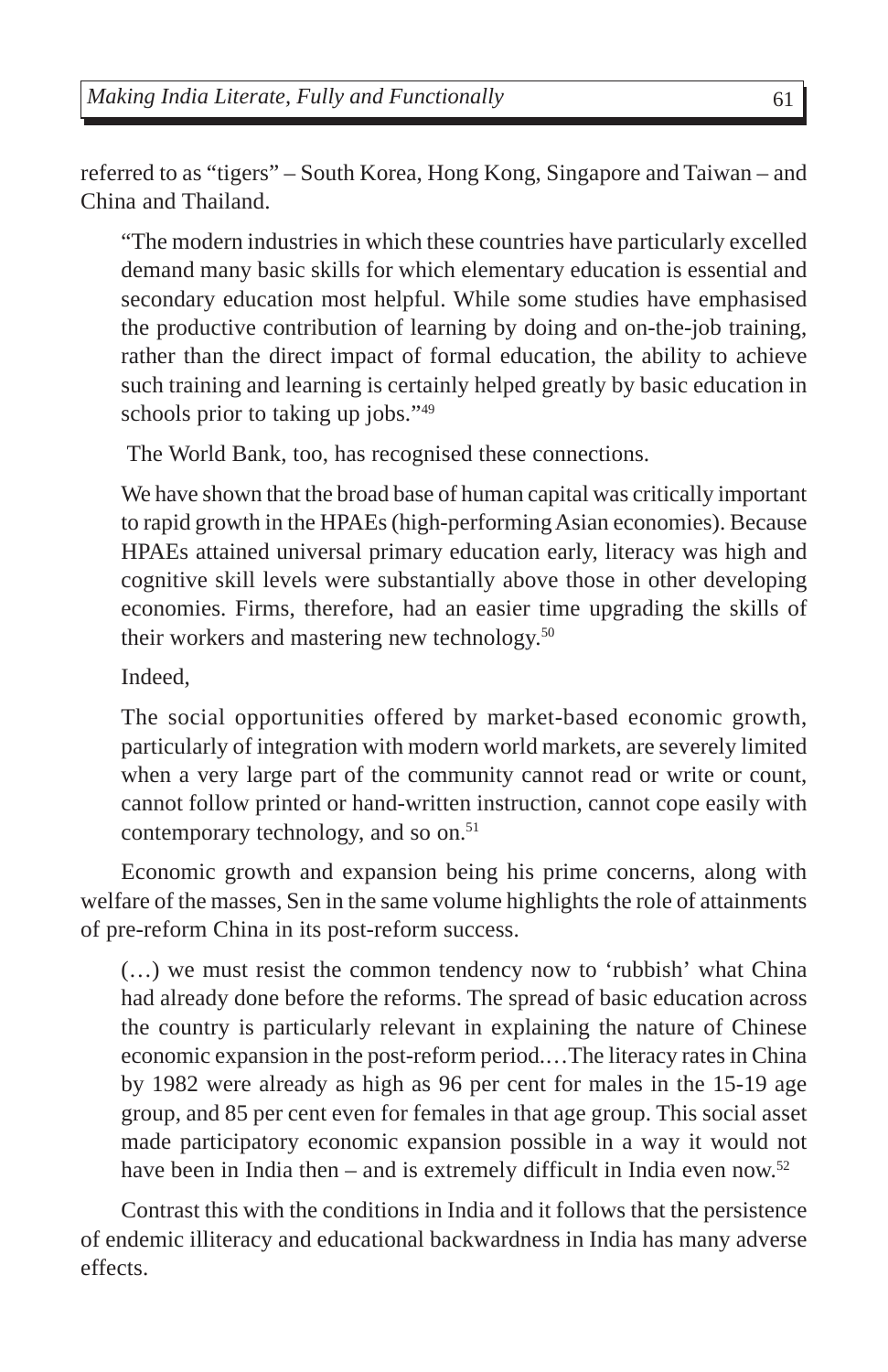It limits, in general, the freedom and well-being of the Indian masses, and has a direct role in then relative deprivation of women in particular. It sustains high levels of mortality and fertility rates. It contributes to the comparative lack of pressure for social change, and to the moderateness of political demand and pressure for effective public attention in such fields as health care. But, in addition, the lack of elementary education also makes the goals of economic expansion very much harder to realise.<sup>53</sup>

There are differences over the quality of literacy that is required and the manner in which it should be imparted. While differences continue, it cannot be said that literacy, just as education, is a sufficient as well as necessary condition for development. At the same time it still cannot be said that audiovisual media will one day make reading and writing superfluous.

In fact, now it can be said with some degree of certainty that one cannot enter the new social and communication order without being literate. The storehouse of knowledge that the international computer network has made available to the humankind will only make the knowledge gap between those who have access to it and those who don't expand at an exponential rate.

"An illiterate person has hundreds of enemies: epidemics, hunger, disorder, humiliation."<sup>54</sup> That is why any country in the modern world which allows as much as one-third of its population to continue in a state of illiteracy is being blind to the grave danger to its security and stability from within.

It is true that a number of skills can be learnt without literacy. It is also true that audio-visual media can increase the productivity of the illiterates and improve the quality of their life. But in developing countries the major need is not the development of new skills so much as improving existing skills, particularly in the agriculture sector, to increase per capita per acre productivity. Indeed,

(...) it is, of course, not a question of either-or, but of relative scale and emphasis – in other words, low productivity, in both agriculture and industry (the inadequate exercise of existing employed skills) is a far bigger and more crucial problem than that of unemployment (the inadequate opportunity to learn and apply new skills or traits).55

#### **Conclusion**

Attaining total literacy is a goal that needs total political commitment which is often found in short supply. The literacy campaigns over the years were expected to help socially conscious and politically advanced forces to take root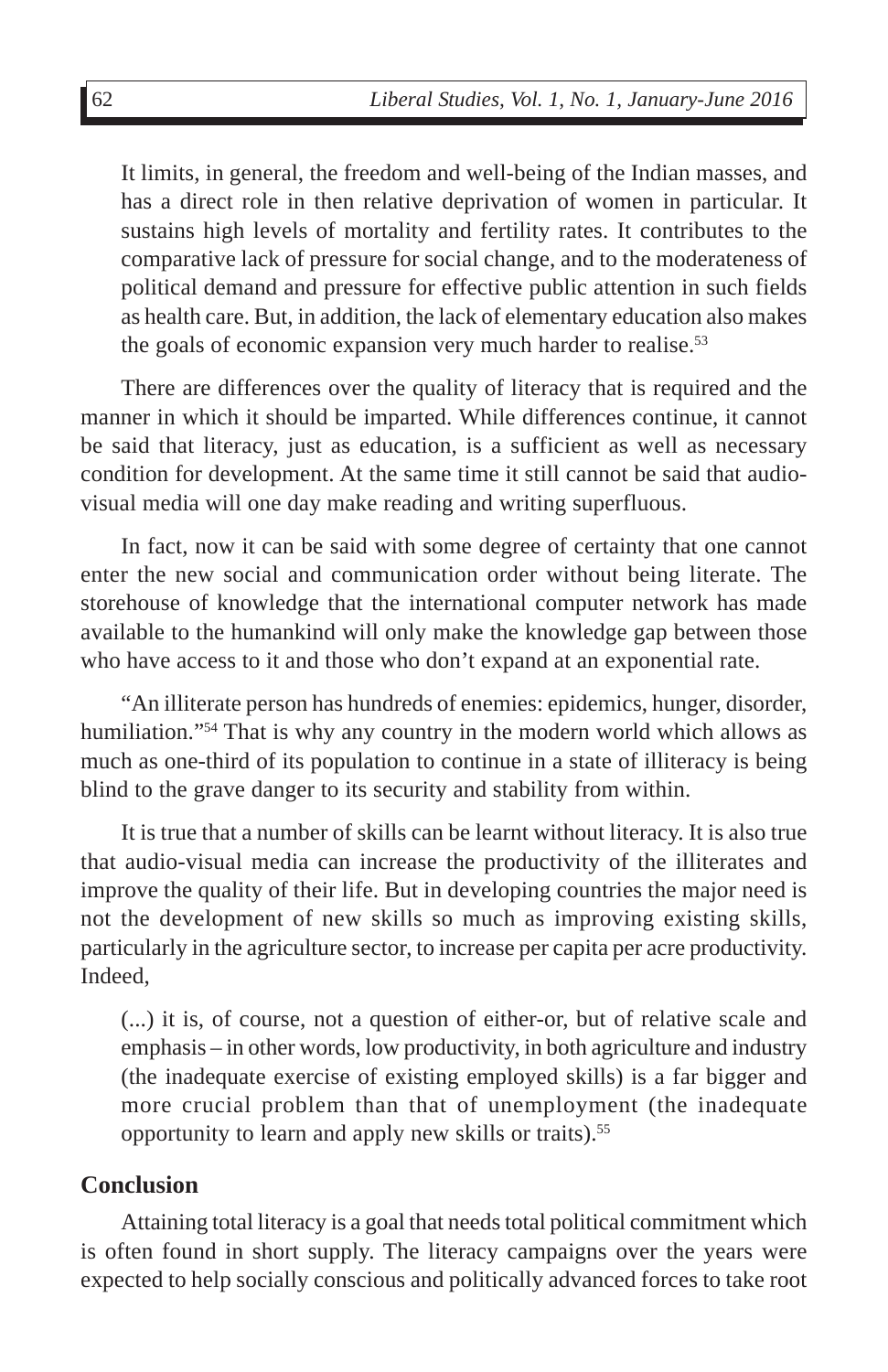in our society. Organic intellectuals, as Gramsci put it, would have emerged from among the neo-literates.

The literacy initiatives offered a democratic space to those activists who joined the programme as organisers or volunteers with the hope of using the limited space to try to open the space further. But our experiences have belied all these expectations, the reason being that the ruling political elite have seen to it that the teaching-learning process at the literacy centres remained firmly under their control.

Exaggerated claims of many state governments notwithstanding, literacy campaign has made impressive inroads into the country. It is also clear that the gains of the campaign could be sustained only through mass organisation of the poor, mass participation in social and economic development programmes and, of course, universalisation of primary education which is enshrined in our Constitution.

The dramatic change that universal primary education can bring about in the literacy level of community is well documented by Harewood.<sup>56</sup> Within a single generation the literacy rate of the community of the indentured Indian labourers in Trinidad had gone up from 23 per cent to 41 per cent with child literacy accounting for most of the increase. The reason was simple. All children went to school established for the community. Indeed mass illiteracy will die not the day the last illiterate adult is made literate, but when primary education in universalised and gender bias is overcome.

#### **Notes**

- 1. Gokul O Parikh, *An Evaluation of the Literacy Campaign in Bhavnagar*, Ahmedabad, Sardar Patel Institute of Economic and Social Research, 1993.
- 2. Leela Visaria, et al., *Total Literacy Campaign in Gandhinagar District, 1991: An Evaluation*, Ahmedabad, Gujarat Institute of Development Research, 1993.
- 3. Pradeep Mallik, *Participatory Communication: A Study in literacy*, PhD thesis, Gujarat University, Ahmedabad, 2009.
- 4. Brij Kothari, et al, *Reading out of the Idiot Box: Same Language Subtitling on Television for Literacy Skill Development*, Indian Institute of Management, Ahmedabad, 2002.
- 5. Coolie Verner, 'Illiteracy and Poverty', *Literacy Discussion*, vol. V, no. 2, 1974.
- 6. Daniel Lerner, *The Passing of the Traditional Society*, The Free Press, Glencoe, Illinois, 1958; Peggy Mohan, 'Committing 'Adulteracy': Literacy and Non-Voting Child Public', *Economic and Political Weekly*, vol. XXVIII, no. 5, 1993; Brian V Street, *Literacy in Theory and Practice*, Cambridge University Press, Cambridge, 1984; Brian V Street, 'Literacy and Social Change: The Significance of Social Context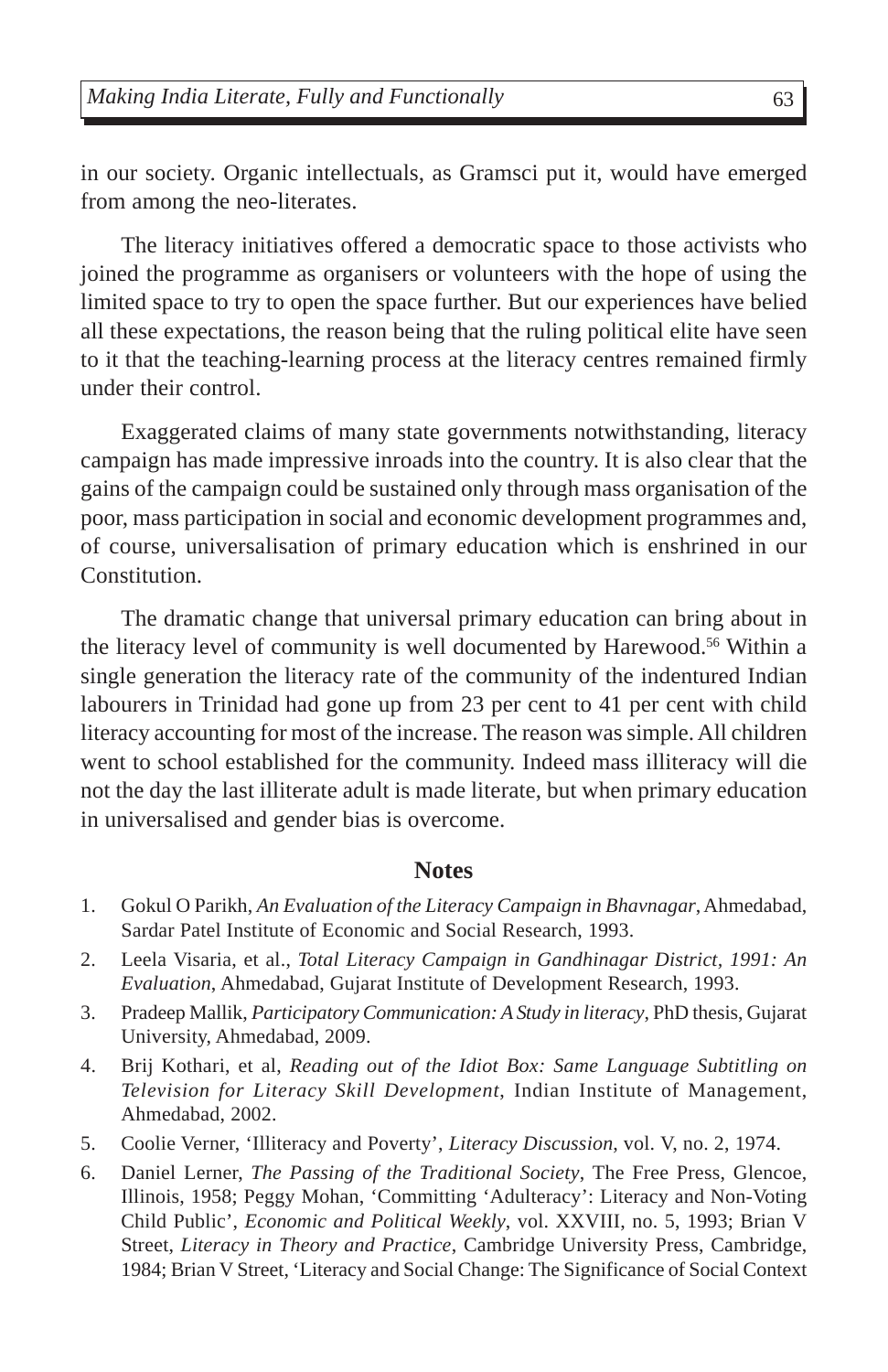in the Development of Literacy Programmes' in *The Future of Literacy in a Changing World*, Pergamon Press, London, 1987.

- 7. Paulo Freire, *Pedagogy of the Oppressed*, Penguin, Harmondsworth, 1972; Johan Galtung, 'Literacy, Education and Schooling – For What?' in Harvey J Graff, ed., *Literacy and Social Development in the West: A Reader*, Cambridge University Press, Cambridge, 1981.
- 8. UNESCO, *World Illiteracy at Mid-century*, Paris, UNESCO, 1957, p. 18.
- 9. WS Gray, *The Teaching of Reading and Writing*, UNESCO, Paris, 1956.
- 10. Kenneth Levine, *The Social Context of Literacy*, Routledge and Kegan Paul, London, 1986.
- 11. Daniel A Wagner, "Literacy Futures: Five Common Problems from Industrialised and Developing Countries" in Wagner, ed. *The Future of Literacy in a Changing World*, Oxford, Pergamon Press, 1987.
- 12. Galtung, 1981, n. 7.
- 13. Freire, 1972, n. 7.
- 14. W S Gray, *The Teaching of Reading and Writing*, UNESCO, Paris, 1956.
- 15. *Ibid*. p. 24.
- 16. S.B. Heath, *The Functions and Uses of Literacy in Literacy, Society and Schooling*, ed. S.D. Castell, Cambridge University Press, Cambridge, 1986; Denzil Saldanha, 'Cultural Communication in Literacy Campaigns: Social Relational Contexts, Processes and Hegemonic Organisation', *Economic and Political Weekly*, vol. XXVIII, no. 20, 1993.
- 17. Lerner, 1958, n. 6.
- 18. B Kuppuswamy, *Communication and Social Development in India*, Media Promoters and Publishers, Bombay, 1984.
- 19. Henry A Giroux, *Literacy and the Pedagogy of Political Empowerment in Literacy: Reading the Word and the World by Freire and Macedo*, London, Routledge and Kegan, 1987, p. 2.
- 20. Beverly C Chain, 'An Examination of Three Paulo Freire-Inspired Programs of Literacy Education in Latin America', *Literacy Discussion*, vol. V, no. 3, Fall 1974, The International Institute for Adult Literacy Methods, Teheran.
- 21. Freire and Macedo, cited by Giroux, 1987, n. 19.
- 22. Harvey J Graff, ed. *Literacy and Social Development in the West: A Reader*, Cambridge University Press, Cambridge, 1981.
- 23. Kenneth A Lockridge, ed. *Literacy in Early America 1650-1800 in Literacy and Social Development in the West: A Reader*, Harvey J Graff, Cambridge University Press, Cambridge, 1981.
- 24. David Cressy, 'Levels of Illiteracy in England: 1530-1730' in Harvey J Graff, ed., *Literacy and Social Development in the West*, , Cambridge University Press, Cambridge, 1981; Roger S Schofield, 'Dimensions of Illiteracy in England 1750- 1850' in Graff, 1981.
- 25. P Berger, *Pyramids of Sacrifice*, Harmondsworth: Penguin, 1977.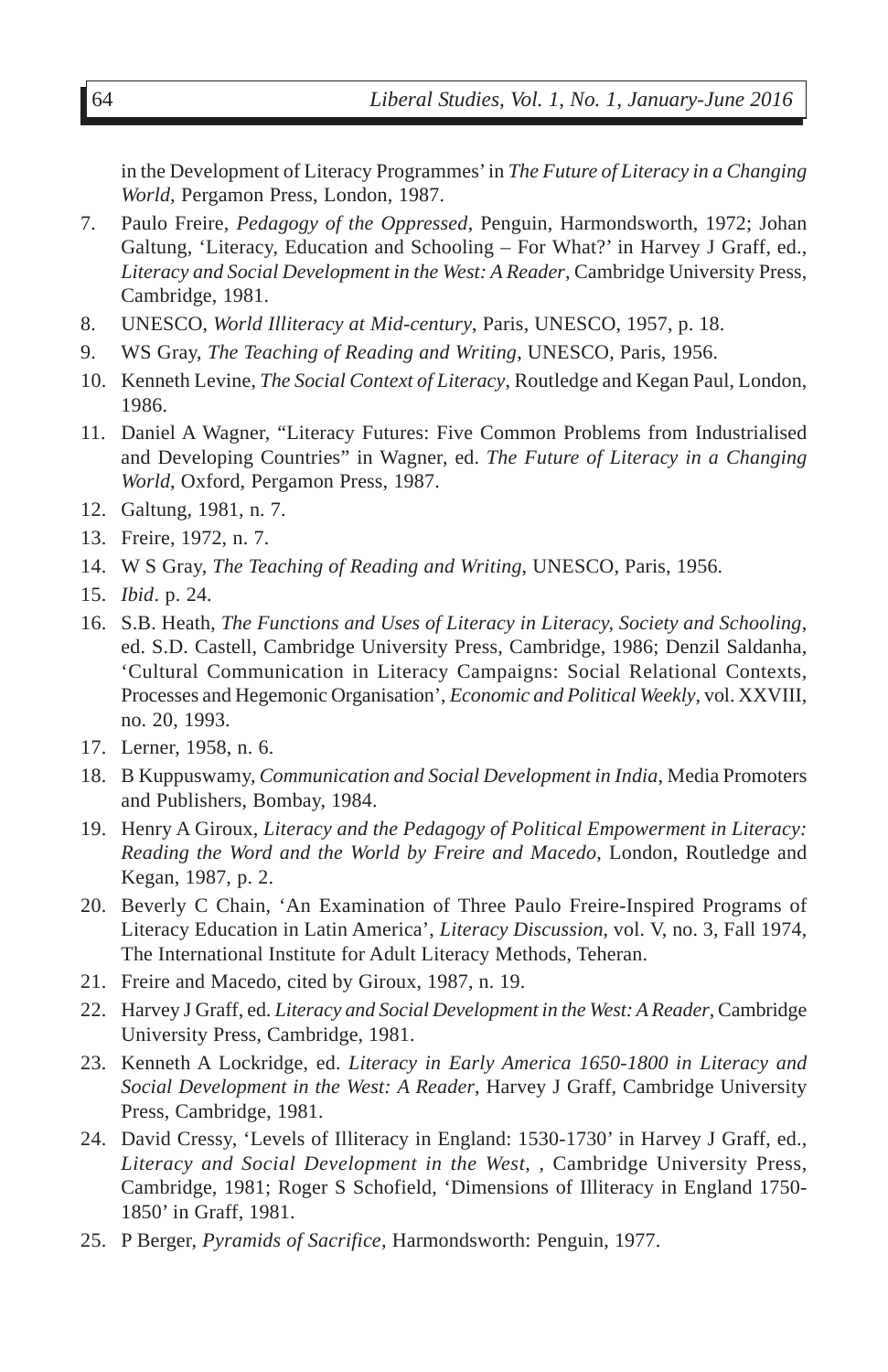- 26. Pradeep Mallik, *Communication for Social Marketing*, unpublished pre-doctoral dissertation, Tata Institute of Social Sciences, Mumbai, 1999.
- 27. Sadhna Saxena, 'Limits and Consequences of Literacy Programmes', *Economic and Political Weekly*, vol. XXVIII, no 7, p. 324.
- 28. Gokul O Parikh, *An Evaluation of the Literacy Campaign in Bhavnagar*, Ahmedabad, Sardar Patel Institute of Economic and Social Research, 1993; Leela Visaria, et al, *Total Literacy Campaign in Gandhinagar District, 1991: An Evaluation*, Ahmedabad, Gujarat Institute of Development Research, 1993.
- 29. Anveshi 'Reworking Gender Relations, Redefining Politics: Nellore Village Women Against Arrack', *Economic and Political Weekly*, vol. XXVIII, no. 3–4, 1993.
- 30. Nitya Rao, 'Total Literacy Campaigns: A Field Report', *Economic and Political Weekly*, vol. XXVIII, no. 19, 1993.
- 31. NA Ansari, *Adult Education in India*, New Delhi: S Chand & Co, 1984; SC Dutta, *History of Adult Education in India*, New Delhi: Indian Adult Education Association, 1986; TS Sodhi and NS Multani, *Comparative Studies in Adult Education*, Ambala Cantt: Associated Publishers, 1989.
- 32. Ibid.
- 33. A.R. Kamat, 'One Year of Adult Education', *Economic and Political Weekly*, vol. XIV, no. 51–52, 1979, p. 2083.
- 34. For detailed discussion on National Literacy Mission please see 'Literacy: Policies and Implementation' in Mallik, 1999, pp. 131–168, n. 26.
- 35. 'Mission to End Illiteracy', *Tribune* (Chandigarh), 16 August 1989.
- 36. Government of India, *National Literacy Mission*, Ministry of Human Resource Development (Department of Education), New Delhi, 1988.
- 37. Ibid, p. 14.

2. The National Literacy Mission prescribed the following levels in the three 'R's: Reading

- (a) Reading aloud with normal accent simple passage on a topic related to the interest of the learners at a speed of 30 words per minute.
- (b) Reading silently small paragraphs in simple language at a speed of 35 words per minute.
- (c) Reading with understanding road signs, posters, simple instructions and newspapers for neo-literates, etc.
- (d) Ability to follow simple written messages relating one's working and living environment.

Writing

- (a) Copying with understanding at a speed of seven words per minute.
- (b) Taking dictation at a speed of five words per minute.
- (c) Writing with proper spacing and alignment.
- (d) Writing independently short letters and applications and forms of day-to-day use of the learners.

Numeracy

(a) To read and write 1–100 numerals.